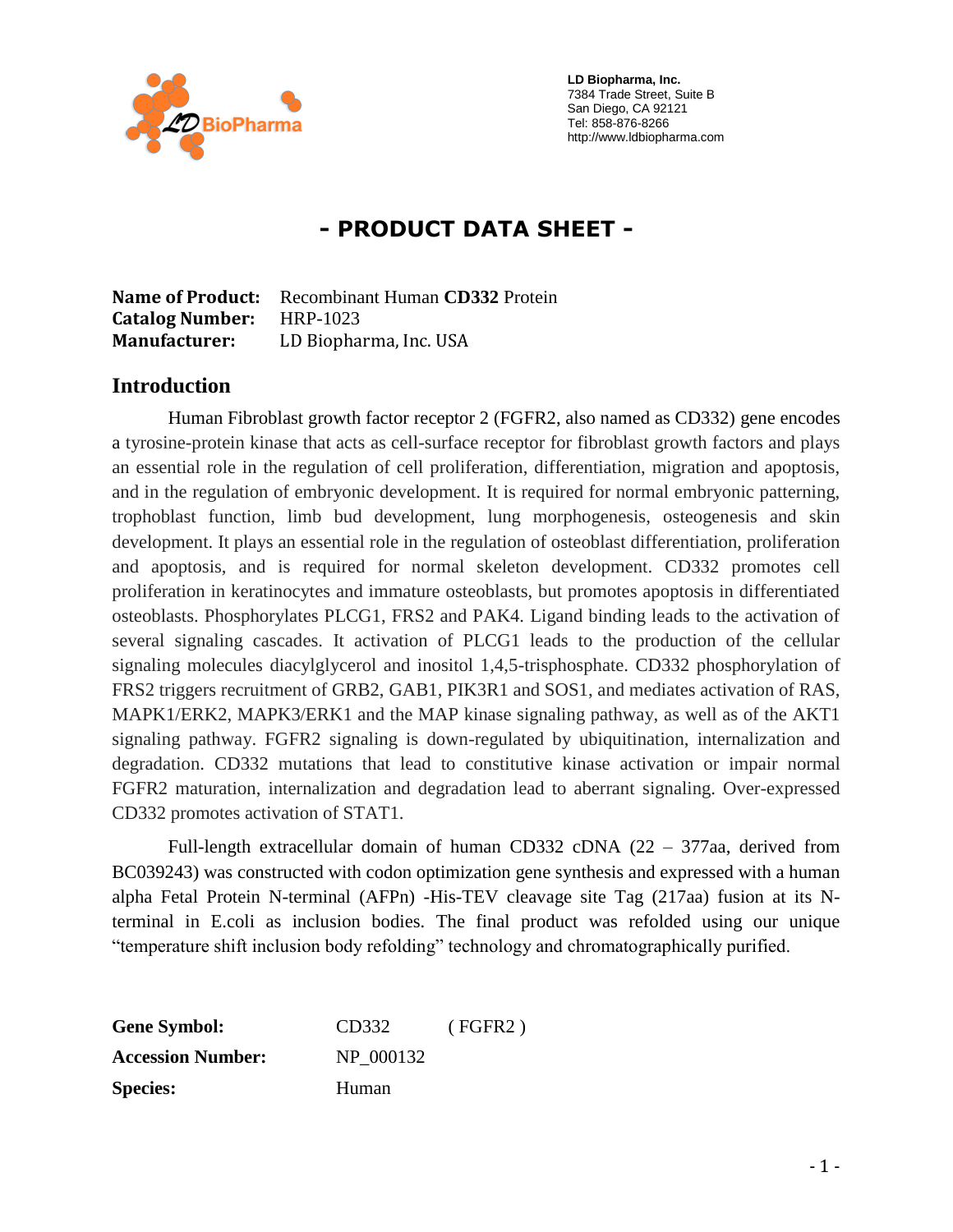

 **LD Biopharma, Inc.** 7384 Trade Street, Suite B San Diego, CA 92121 Tel: 858-876-8266 http://www.ldbiopharma.com

| Size:               | 50 $\mu$ g / Vial                                                                                                                             |
|---------------------|-----------------------------------------------------------------------------------------------------------------------------------------------|
| <b>Composition:</b> | 1.0 mg/ml, sterile-filtered, in 20 mM pH 8.0 Tris-HCl Buffer, with<br>proprietary formulation of NaCl, KCl, EDTA, Sucrose, DTT and<br>others. |
| Storage:            | In Liquid. Keep at $-80^{\circ}$ C for long term storage. Product is stable<br>at $4^{\circ}$ C for at least 30 days.                         |

## **Key References**

Schrumpf T, et al., *FGFR2 overexpression and compromised survival in diffuse-type gastric cancer in a large central European cohort*. PLoS One 17 (2), e0264011 (2022)

Wibowo MA, et al., *Genomic Understanding Reveals the Important Role of FGFR2 as Paeoniflorin Target for Circumventing Breast Cancer Resistance to Tamoxifen*. Asian Pac J Cancer Prev 22 (12), 3949-3958 (2021)

Dell KR et al., *A novel form of fibroblast growth factor receptor 2. Alternative splicing of the third immunoglobulin-like domain confers ligand binding specificity*. J Biol Chem 267 (29), 21225-21229 (1992)

## **Applications**

- 1. May be used for in vitro CD332 mediated spermatogenesis, embryo implantation, neural network formation, and tumor progression regulation study in vitro for various cells with this recombinant CD332 protein either as soluble factor or as coating matrix protein.
- 2. May be used for CD332 protein-protein interaction assay.
- 3. Potential Therapeutic / diagnostic protein, which may be used as cancer stem cell target (such as anti-CD332 antibody ) for various diseases.
- 4. As native human CD332 immunogen for specific antibody production.

## **Quality Control**

Purity:  $> 92 %$  by SDS-PAGE.

## **Recombinant Human AFPn- CD332 Fusion Protein Sequence (64.2 kD)**